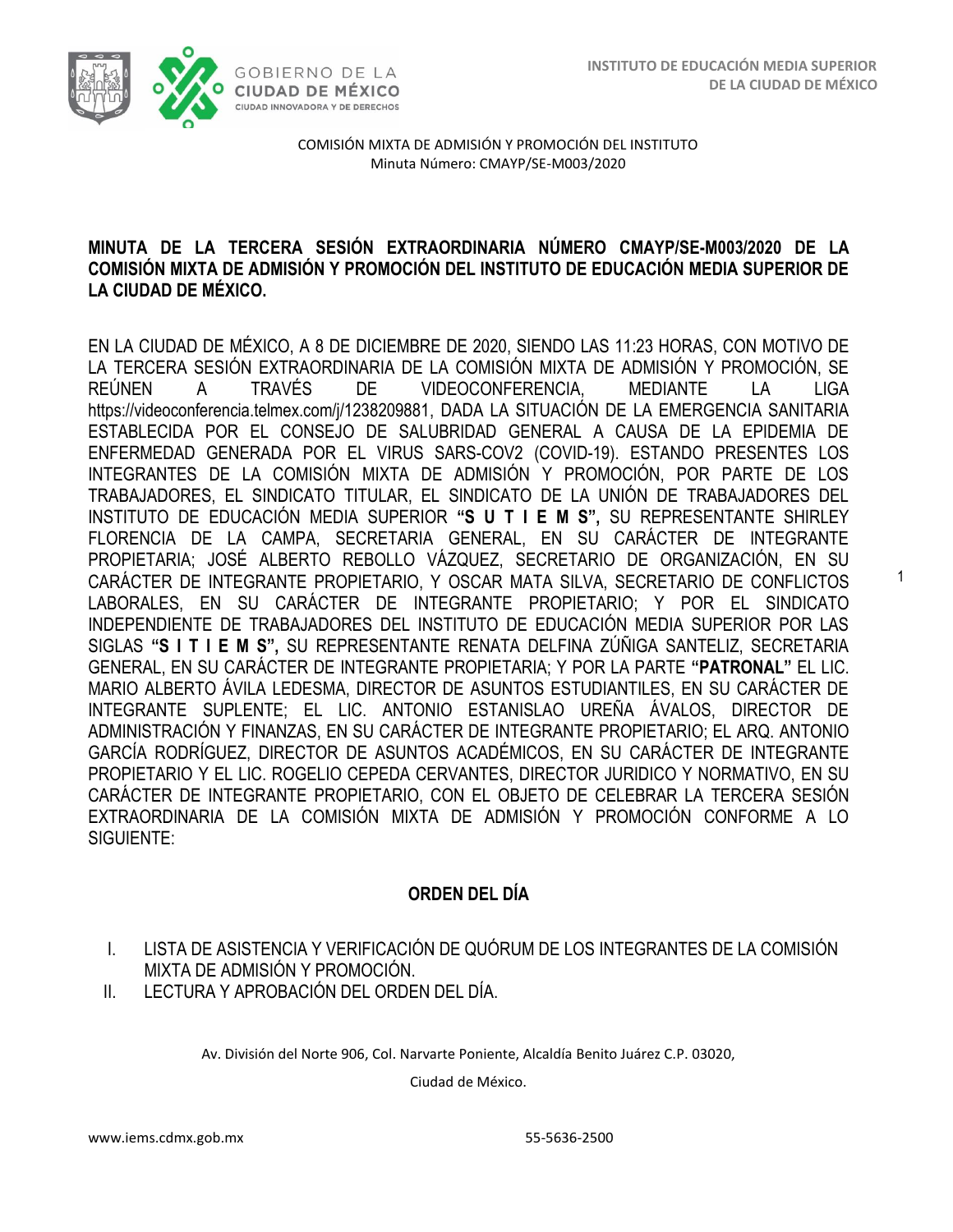

COMISIÓN MIXTA DE ADMISIÓN Y PROMOCIÓN DEL INSTITUTO Minuta Número: CMAYP/SE-M003/2020

III. SE SOMETE A CONSIDERACIÓN LA ACTUALIZACIÓN DE LA CONVOCATORIA NÚMERO: **CON-009-CMAYP-2020 "PÚBLICA ABIERTA"** CON MOTIVO DEL DÉCIMO PRIMER ACUERDO POR EL QUE SE SUSPENDEN LOS TÉRMINOS Y PLAZOS INHERENTES A LOS PROCEDIMIENTOS ADMINISTRATIVOS, TRÁMITES Y SERVICIOS DE LA ADMINISTRACIÓN PÚBLICA Y ALCALDÍAS DE LA CIUDAD DE MÉXICO, PARA PREVENIR Y CONTROLAR LA PROPAGACIÓN DEL COVID–19, PUBLICADO EN LA GACETA OFICIAL DE LA CIUDAD DE MÉXICO EL 4 DE DICIEMBRE DE 2020.

### **M I N U T A**

**PRIMERO.-** DE ACUERDO CON LA LISTA DE ASISTENCIA DE LOS INTEGRANTES DE LA COMISIÓN, EXISTE QUÓRUM LEGAL VÁLIDO PARA LLEVAR A CABO LA TERCERA SESIÓN EXTRAORDINARIA DE LA COMISIÓN MIXTA DE ADMISIÓN Y PROMOCIÓN.

**SEGUNDO.-** PREVIA LECTURA SE APRUEBA EL ORDEN DEL DÍA PROPUESTO POR LOS **INTEGRANTES** 

**TERCERO.-** LOS INTEGRANTES DE LA COMISIÓN MIXTA DE ADMISIÓN Y PROMOCIÓN APRUEBAN EN TODAS Y CADA UNA DE SUS PARTES LA ACTUALIZACIÓN DE LA CONVOCATORIA NÚMERO: **CON-009- CMAYP-2020 "PÚBLICA ABIERTA"**, PARA TODOS LOS EFECTOS ADMINISTRATIVOS CORRESPONDIENTES.

**NOTA: LAS CONSTANCIAS DE EXPERIENCIA DOCENTE PARA LOS PARTICIPANTES QUE DESEMPEÑAN O HAN DESEMPEÑADO ESTA LABOR EN EL IEMSCDMX, SE SOLICITARAN MEDIANTE CORREO ELECTRÓNICO A LA DIRECCIÓN DE ASUNTOS ACADÉMICOS, LAS CUALES SERÁN ENTREGADAS EN UN LAPSO DE 48 HORAS, POR ESE MISMO MEDIO.**

**CUARTO.-** LA DIRECCIÓN DE ADMINISTRACIÓN Y FINANZAS Y LA DIRECCIÓN DE ASUNTOS ACADÉMICOS, EN EL ÁMBITO DE SUS RESPECTIVAS COMPETENCIAS REALIZARÁN LOS ACTOS Y ACCIONES CONDUCENTES A EFECTO DE DAR SEGUIMIENTO EN SUS TÉRMINOS A LA ACTUALIZACIÓN DE LA CONVOCATORIA NÚMERO: **CON-009-CMAYP-2020 "PÚBLICA ABIERTA"**, ASÍ COMO PARA TODOS LOS EFECTOS ADMINISTRATIVOS CORRESPONDIENTES.

Av. División del Norte 906, Col. Narvarte Poniente, Alcaldía Benito Juárez C.P. 03020,

Ciudad de México.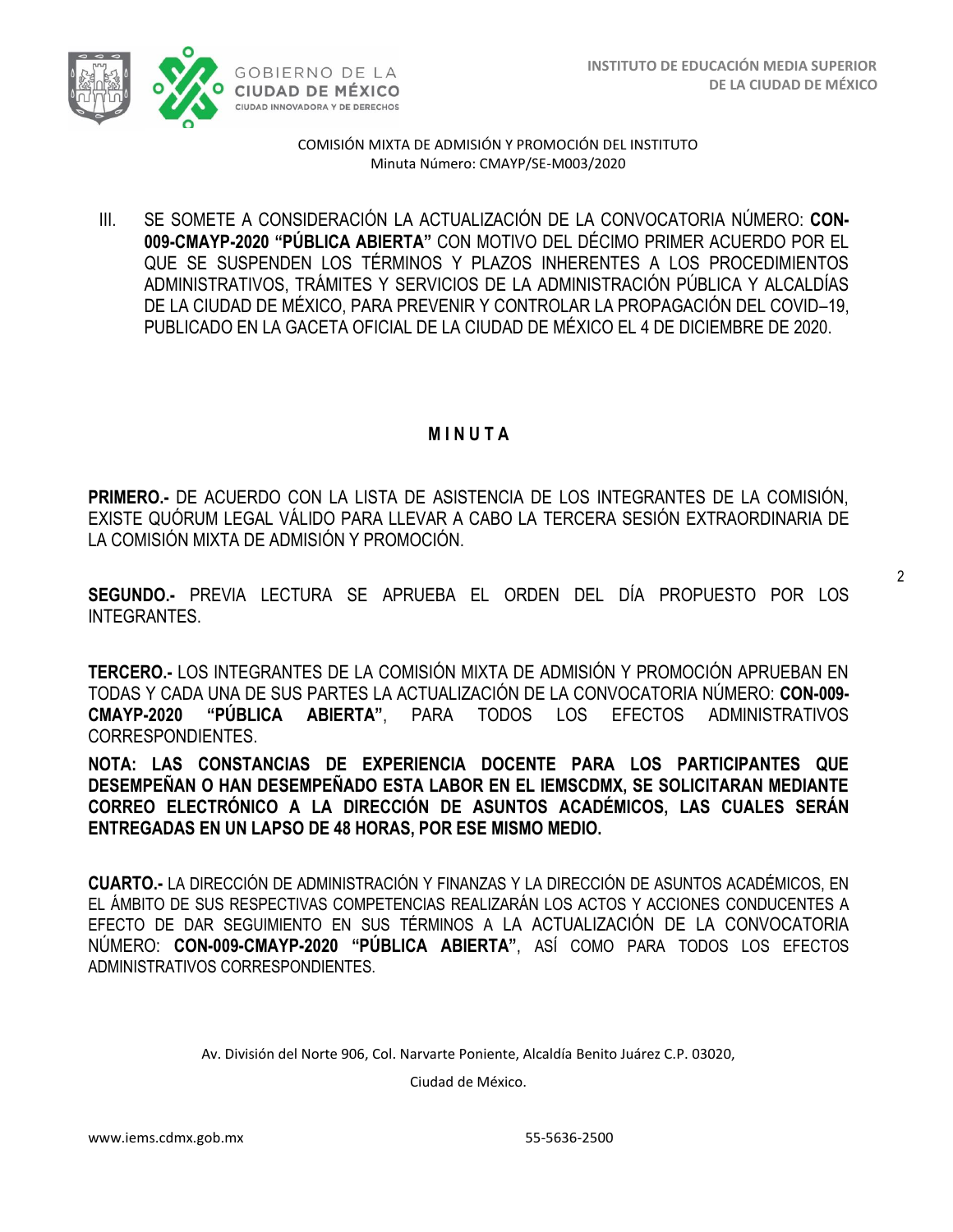3



COMISIÓN MIXTA DE ADMISIÓN Y PROMOCIÓN DEL INSTITUTO Minuta Número: CMAYP/SE-M003/2020

**QUINTO.-** LOS ACUERDOS TOMADOS EN LA PRESENTE SESIÓN, SON VÁLIDOS Y SURTIRÁN SUS EFECTOS LEGALES Y JURÍDICOS EN TÉRMINOS DE LO DISPUESTO POR EL ARTÍCULO TERCERO, PÁRRAFOS SÉPTIMO Y OCTAVO DEL "ACUERDO POR EL QUE SE AUTORIZA EL USO DE MEDIOS REMOTOS TECNOLÓGICOS DE COMUNICACIÓN COMO MEDIOS OFICIALES PARA CONTINUAR CON LAS FUNCIONES ESENCIALES Y SE ESTABLECEN MEDIDAS PARA LA CELEBRACIÓN DE LAS SESIONES DE LOS ÓRGANOS COLEGIADOS EN LAS DEPENDENCIAS, ÓRGANOS DESCONCENTRADOS, ENTIDADES DE LA ADMINISTRACIÓN PÚBLICA Y ALCALDÍAS DE LA CIUDAD DE MÉXICO, CON MOTIVO DE LA EMERGENCIA SANITARIA POR CAUSAS DE FUERZA MAYOR DEL CONSEJO DE SALUD DE LA CIUDAD DE MÉXICO", PUBLICADO EN LA GACETA OFICIAL DE LA CIUDAD DE MÉXICO EL 06 DE ABRIL DE 2020".

**SEXTO.-** AGOTADOS EN SU TOTALIDAD LOS ASUNTOS DEL ORDEN DEL DÍA, LOS INTEGRANTES DE LA COMISIÓN EXPRESARON SU CONSENTIMIENTO SIN MEDIAR ALGÚN VICIO DE LA VOLUNTAD, RESPECTO DE LA MINUTA EMITIDA, LA QUE SURTIRÁ SUS EFECTOS LEGALES A PARTIR DE SU PUBLICACIÓN EN LA PÁGINA OFICIAL DEL INSTITUTO DE CONFORMIDAD CON EL NUMERAL QUINTO DE LA PRESENTE MINUTA, Y LAS FIRMAS AUTÓGRAFAS DE LOS QUE EN ELLA INTERVINIERON SE ASENTARAN UNA VEZ TERMINADA LA EMERGENCIA SANITARIA.

------------------------------------------------------------------------------------------------------------------------------------------------------------------ ------------------------------------------------------------------------------------------------------------------------------------------------------------ ESTE DOCUMENTO SE CONCLUYE SIENDO LAS 12:33 HORAS DEL 8 DE DICIEMBRE DE 2020--------------- -------------------------------------------------------------------------------------------------------------------------------------------------

> Av. División del Norte 906, Col. Narvarte Poniente, Alcaldía Benito Juárez C.P. 03020, Ciudad de México.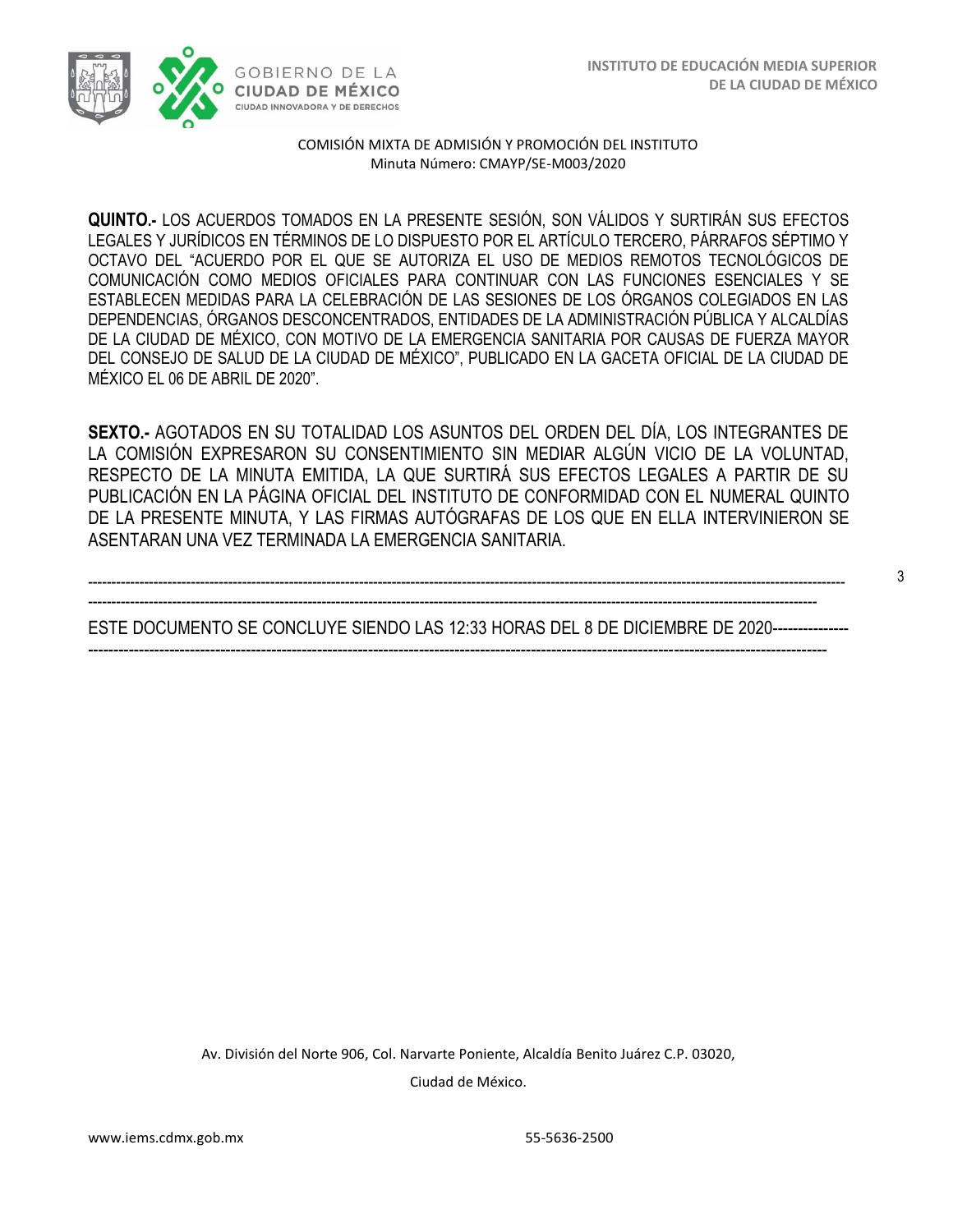

COMISIÓN MIXTA DE ADMISIÓN Y PROMOCIÓN DEL INSTITUTO Minuta Número: CMAYP/SE-M003/2020

**FIRMAN LAS PARTES**

# **POR PARTE DE LOS TRABAJADORES DEL IEMS**

### **SHIRLEY FLORENCIA DE LA CAMPA RENATA DELFINA ZUÑIGA SANTELIZ**

INTEGRANTE PROPIETARIA SECRETARIA GENERAL DEL SINDICATO DE LA UNIÓN DE TRABAJADORES DEL INSTITUTO DE EDUCACIÓN MEDIA **SUPERIOR** (SUTIEMS)

INTEGRANTE PROPIETARIA SECRETARIA GENERAL DEL SINDICATO INDEPENDIENTE DE TRABAJADORES DEL INSTITUTO DE EDUCACIÓN MEDIA SUPERIOR (SITIEMS)

# **JOSÉ ALBERTO REBOLLO VÁZQUEZ COSCAR MATA SILVA**

INTEGRANTE PROPIETARIO SECRETARIO DE ORGANIZACIÓN DEL SINDICATO DE LA UNIÓN DE TRABAJADORES DEL INSTITUTO DE EDUCACIÓN MEDIA SUPERIOR (SUTIEMS)

INTEGRANTE PROPIETARIO SECRETARIO DE CONFLICTOS LABORALES DEL SINDICATO DE LA UNIÓN DE TRABAJADORES DEL INSTITUTO DE EDUCACIÓN MEDIA SUPERIOR (SUTIEMS)

Av. División del Norte 906, Col. Narvarte Poniente, Alcaldía Benito Juárez C.P. 03020,

Ciudad de México.